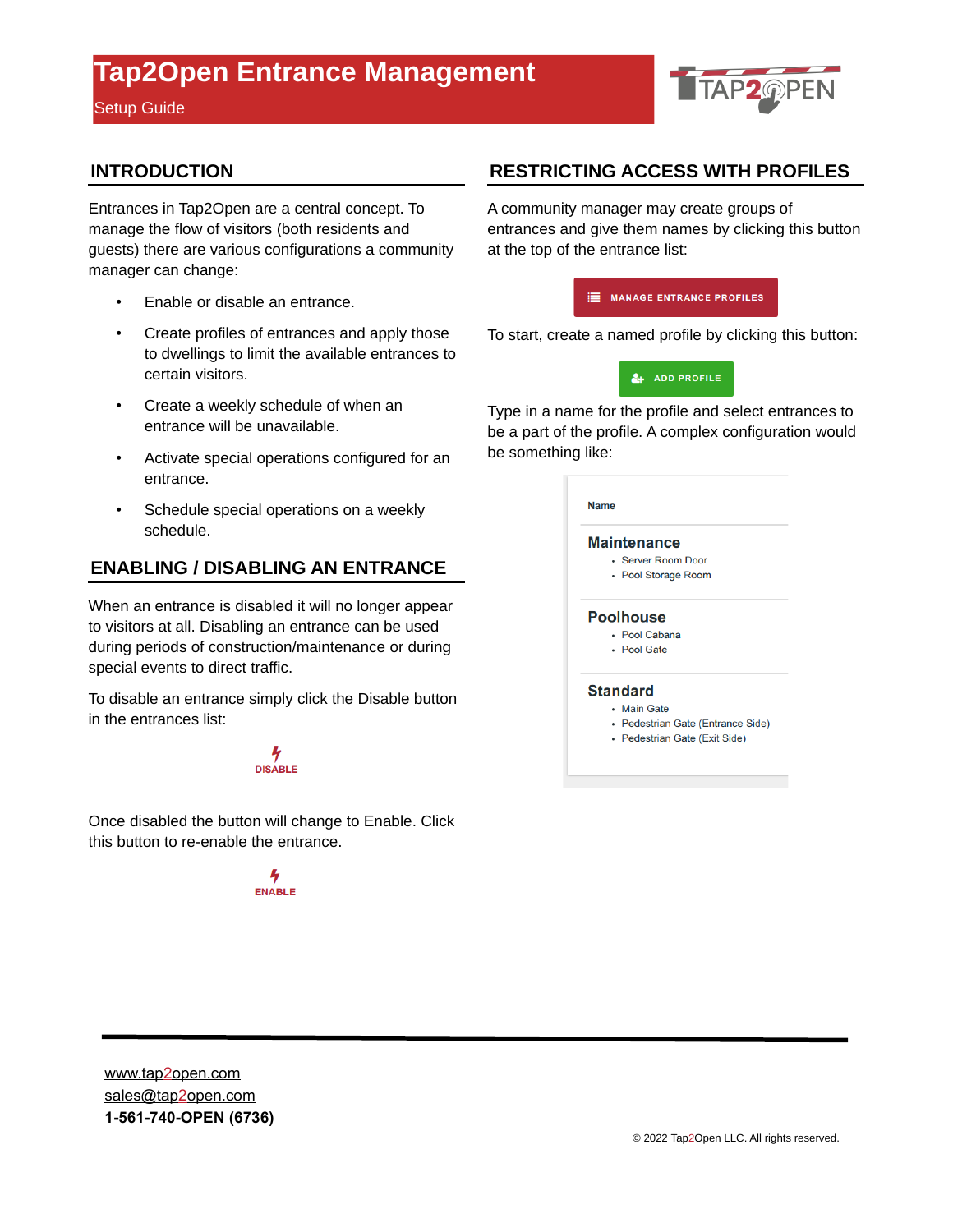#### Setup Guide

Once defined profiles can be applied to a particular household (from the Community menu) using the Manage Entrance Profiles button under Property Actions:



One or more entrance profiles can be enabled per household:



Residents and their guests are then limited to utilizing entrances contained in any of the selected profiles.

#### **ENTRANCE HOURS**

It may be desirable for entrances to have limited operating hours. For example perhaps a particular entrance should not be used between the hours of 8pm to 5am on weekdays. This can be accomplished by setting a "closing schedule" for an entrance. Visitors will be warned that an entrance is closing an the entrance will not open during any of the closed periods.

The closing schedule can be different for visitors and residents. Additionally a separate schedule for community managers may be added. To view, add, change, or remove the closing schedule begin by clicking this button:

#### Θ **SCHEDULE**

with a widget representing a 24 hour clock face divided into individually selectable segments:



The clock face can be adjusted for each day of the week. To continue with the example scenario go to the clock face for residents and the select Monday as the current day by clicking on the arrow adjacent to "Sunday" and selecting "Monday."

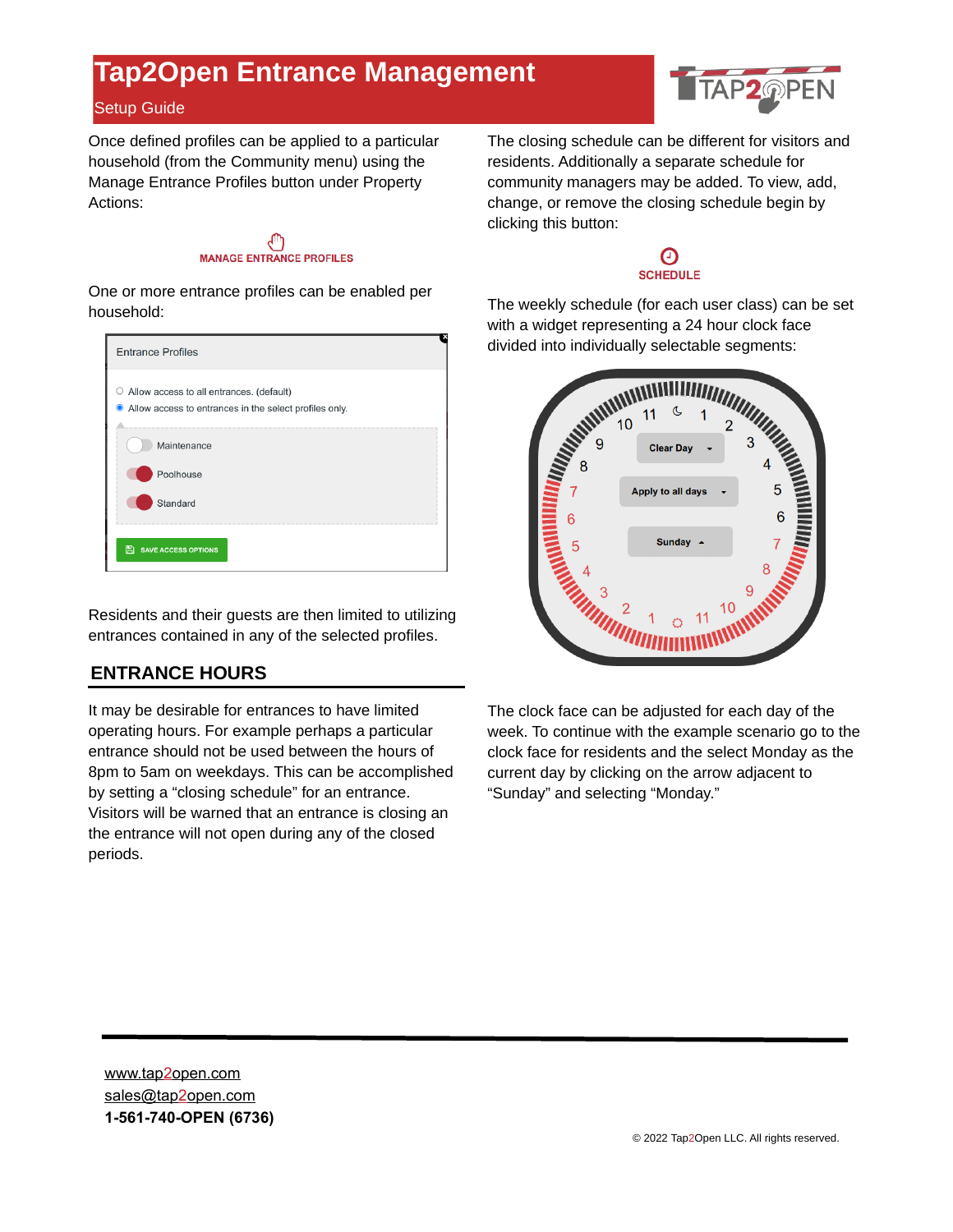

Next highlight by clicking and dragging (or touching) the segments representing 8pm to just before 5am:

Setup Guide



NOTE: Selecting an entire hour can be done by clicking on the number.

Next, to apply this closing time to all the weekdays. We do this by clicking on the arrow to the right of "Apply to all days" to get a menu with more options:



Selecting "Apply to Weekdays" will apply the schedule for the current day to the other weekdays. The day menu will show a clock symbol next to any day with time selected:

| Sunday          |   |
|-----------------|---|
| Monday          | Θ |
| <b>Tuesday</b>  | Θ |
| Wednesday       | O |
| <b>Thursday</b> | Θ |
| Friday          | Θ |
| Saturday        |   |
| <b>Monday</b>   |   |

To apply this schedule to guests as well it can be copied by selecting this button:



Finally the new schedule can be applied by clicking the save button:

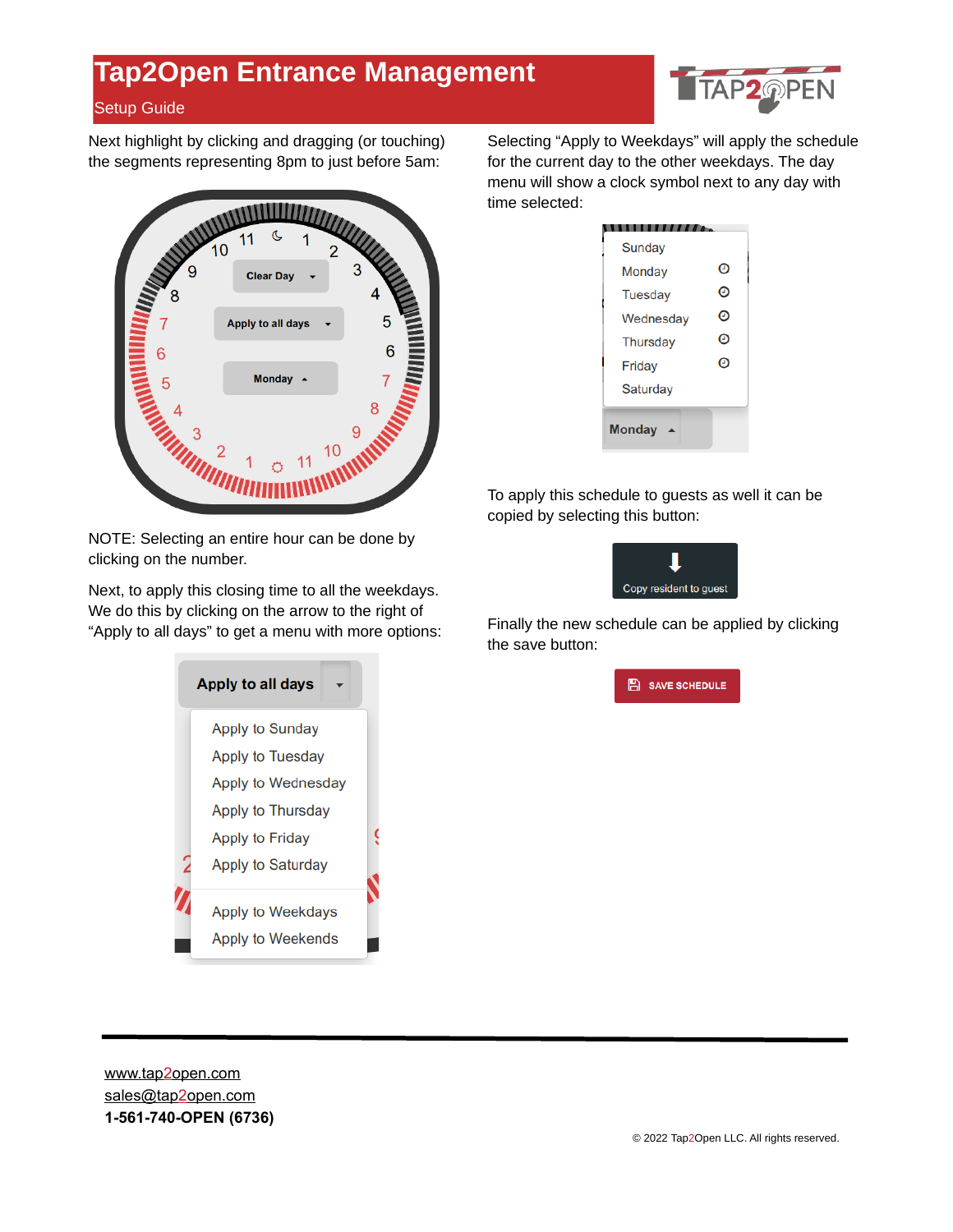Setup Guide



#### **SPECIAL OPERATIONS**

Depending on the specifics of the wiring, actuator and locking mechanisms, and installation special functions may be assigned to entrances. A common special function allows the gate to be manually forced open.

If this function is available then a button such as the following will be shown under the other action buttons for an entrance:



Clicking this button will activate this special operation. In this case the special operation will indicate it is active:

Hold Open (Active)

To deactivate the special operation click the button again. Some special operations can also be scheduled on a weekly schedule. If available, clicking the arrow on the right side of the button will show a drop-down menu:



Selecting "Schedule" will display the same weekly scheduling widget as described in the "Entrance Hours" section above.

As an example consider automatically opening a gate to allow a school bus in both in the morning (for pick would be done as follows:



Keep in mind the schedule will not be saved unless the "Save Schedule" button is clicked.

When automatically scheduled the special operation may still be manually activated or deactivated. The manual override will persist until the next scheduled time for a change – at which point automatic control of the special operation will resume.